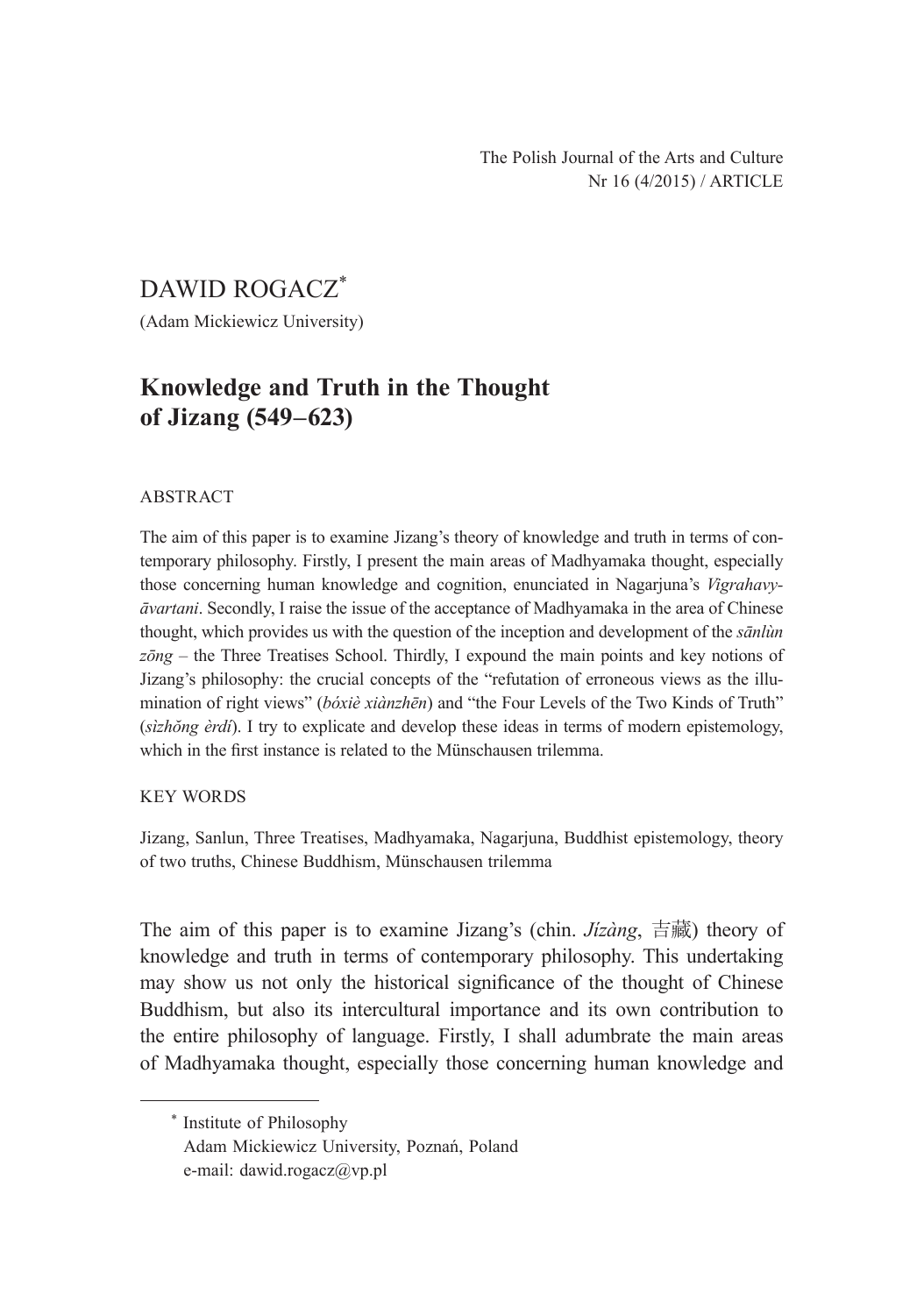cognition, enunciated in Nagarjuna's *Vigrahavyāvartani.* Secondly, I shall raise the issue of the acceptance of Madhyamaka in the area of Chinese thought, which provides us with the question of inception and development of the *sānlùn*   $z\bar{o}ng$  (三論宗). Thirdly, I would expound the main points and key notions of Jizang's philosophy: the crucial notions of the "refutation of erroneous views as the illumination of right views", (chin. *bóxiè xiànzhēn*, 驳谢现真) and "the Four Levels of the Two Kinds of Truth" (chin. *sìzhŏng èrdí*, 四中二諦). Then, I shall explicate and develop these ideas in terms of modern epistemology, which is, in the first instance, related to the Münschausen trilemma.

## BACKGROUND: MADHYAMAKA ON KNOWLEDGE AND TRUTH

Buddhist epistemology and philosophy of language is widely considered as one of the subtlest traditions in this philosophical area and obviously one of the most prominent currents in the philosophy of the East per se. There are various reasons for this state of affairs. Firstly, according to Buddha, the majority of metaphysical questions are meaningless. They are purely theoretical and uncertain, because one should rather obtain salvation in a sorrowful world. As a result, metaphysics cannot be a Buddhist *philosophia prima*. Secondly, Buddha insisted on individual practice and meditation. Any philosophical concept should be tried in practice to decide whether it is (or not) an expedient means to salvation.<sup>1</sup> It is not empiricism in the Western sense, because we are *trying*, not *proving*, the concept: it has more of a pragmatical and ethical, rather then merely an epistemological, character. Nevertheless, we could say that experience and knowledge of oneself tends to be the measure for merely intellectual ideas. Thirdly, Buddhists denied the substantive view of the world and the soul represented by the Brahmans. The fundamental doctrine of arising co-dependency shows us that every view ought to be perceived as being linked with one's karma and one's own individual experiences. Epistemology seems to be a good tool for criticising such substantive systems as Astika. The last reason, probably the most skeptical one, is fundamental to understanding Nagarjuna's philosophy of language.

Madhyamaka is a widely varied philosophical school with a half-millenium tradition and long-lasting influence. Nevertheless, I would limit my

<sup>&</sup>lt;sup>1</sup> It was later developed in the doctrine of expedient means (scr.  $up\bar{a}ya$ ), based on the Lotus Sutra.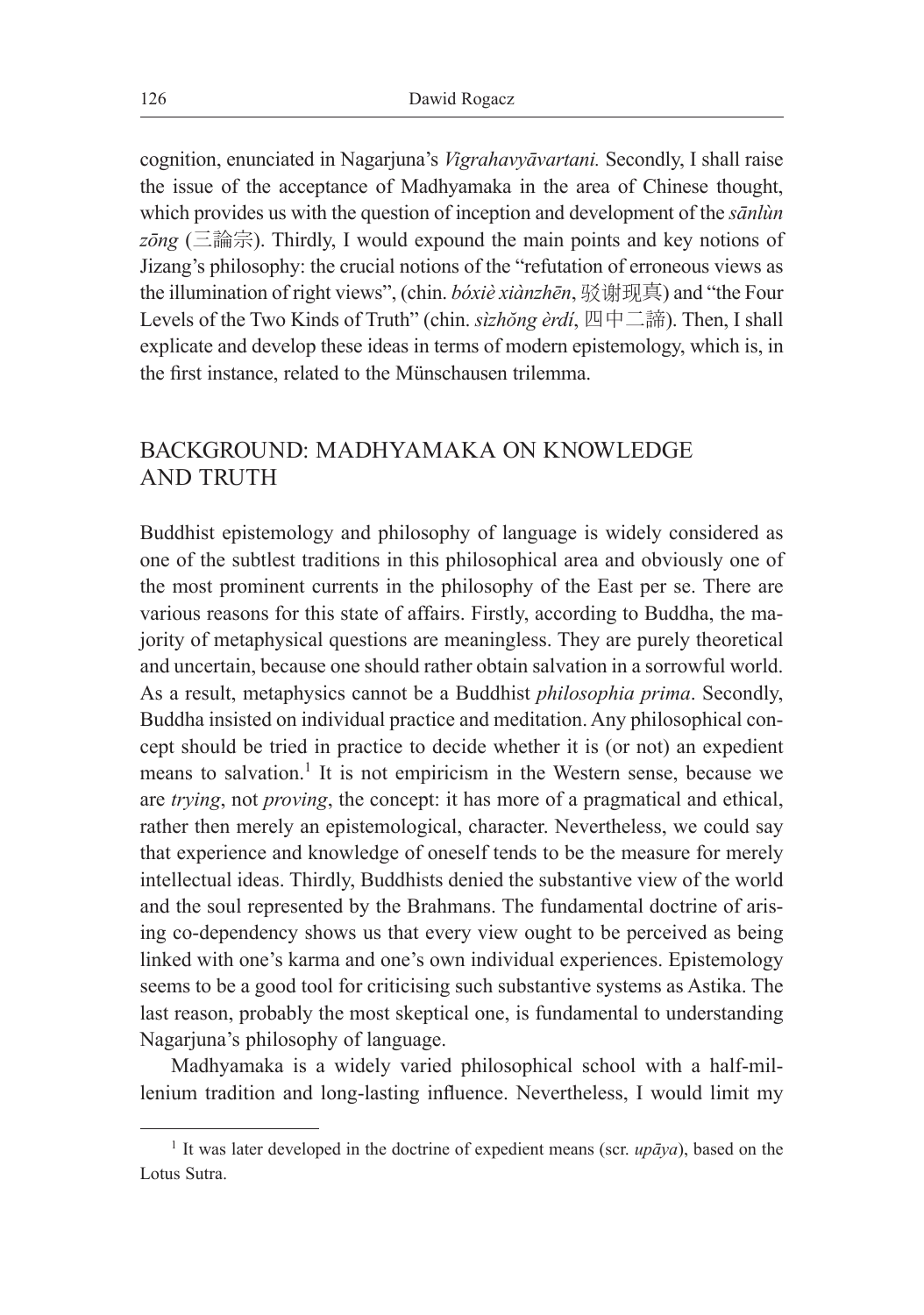subject to the thoughts of Nagarjuna and Aryadeva, because Jizang, who lived between 549 and 623, could not have known the later thinkers. It also concerns Buddhapālita and Bhāvaviveka, because the time needed for the reception of their ideas (especially of the division of Madhyamaka into the Prāsaṅgika and the Svātantrika) was too short. The main idea of Nagarjuna's philosophy is that all phenomena are empty; videlicet there is no substance (*svabhāva*). This means that all things arise and perish while being dependent on other things, that everything is conditional. There is no being that exists by its own nature or essence, like God, and no being that exists apart from other beings, like a spirit. *Śūnyatā* can be treated as a reinterpretation of the fundamental Buddhist doctrines, such as dependent origination (*pratītyasamutpāda*) and noself (anātman).<sup>2</sup> This philosophical explication of Buddha's teaching helped Nagarjuna with the refutation of the metaphysics of non-Mahayana schools: Sarvastivāda and Sautrāntika. Nevertheless, the main aim of his endeavour was not specific because his most famous conclusions, especially the epistemological ones, are as general as possible.

If there are no intrinsic natures, words cannot have constant referents appertaining to them from "the act of baptism" in perpetuity. Words do not have *svabhāva*. Enclosing the complexity of the chain of conditions in simple words is the first step to the illusion of essentialism. Grasping the meaning, we tend to think of it as something outside our minds; not changing them, we perceive things in the same way as their names: as unchangeable, distinguishable atoms of the world. Such was the ontology of the dharmas enunciated in Vasubandhu's *Abhidharmakośa*. In fact, our language is about any thing, because of the bankruptcy of the idea of denotation, as long as "thing" means the same as "substantion"; in Jay Garfield's translation: "whatever grasping there is, does not exist through essence."3 Moreover, Nagarjuna shows the demise of the correspondence conception of truth. It stems from the impossibility of comparison between the sphere of thought and the immutable sphere of things. The greatness of Nagarjuna relies on the fact that he showed the self-contradiction of this concept of truth while disregarding his own statements: we call it *reductio ad absurdum*, Mādhyamikas called it *prasanga.* In the "Reversal of Dismissal", *Vigrahavyāvartani*, the Buddhist philosopher writes that the criteria of correct cognition should be proved, but they cannot be proved by other criteria because these criteria also ought to be proved by

<sup>2</sup> J. Westerhoff, *Nagarjuna's Madhyamaka. A Philosophical Introduction*, New York 2009, pp. 21–32.

<sup>3</sup> J. Garfield, *The Fundamental Wisdom of the Middle Way*, New York 1995, p. 61.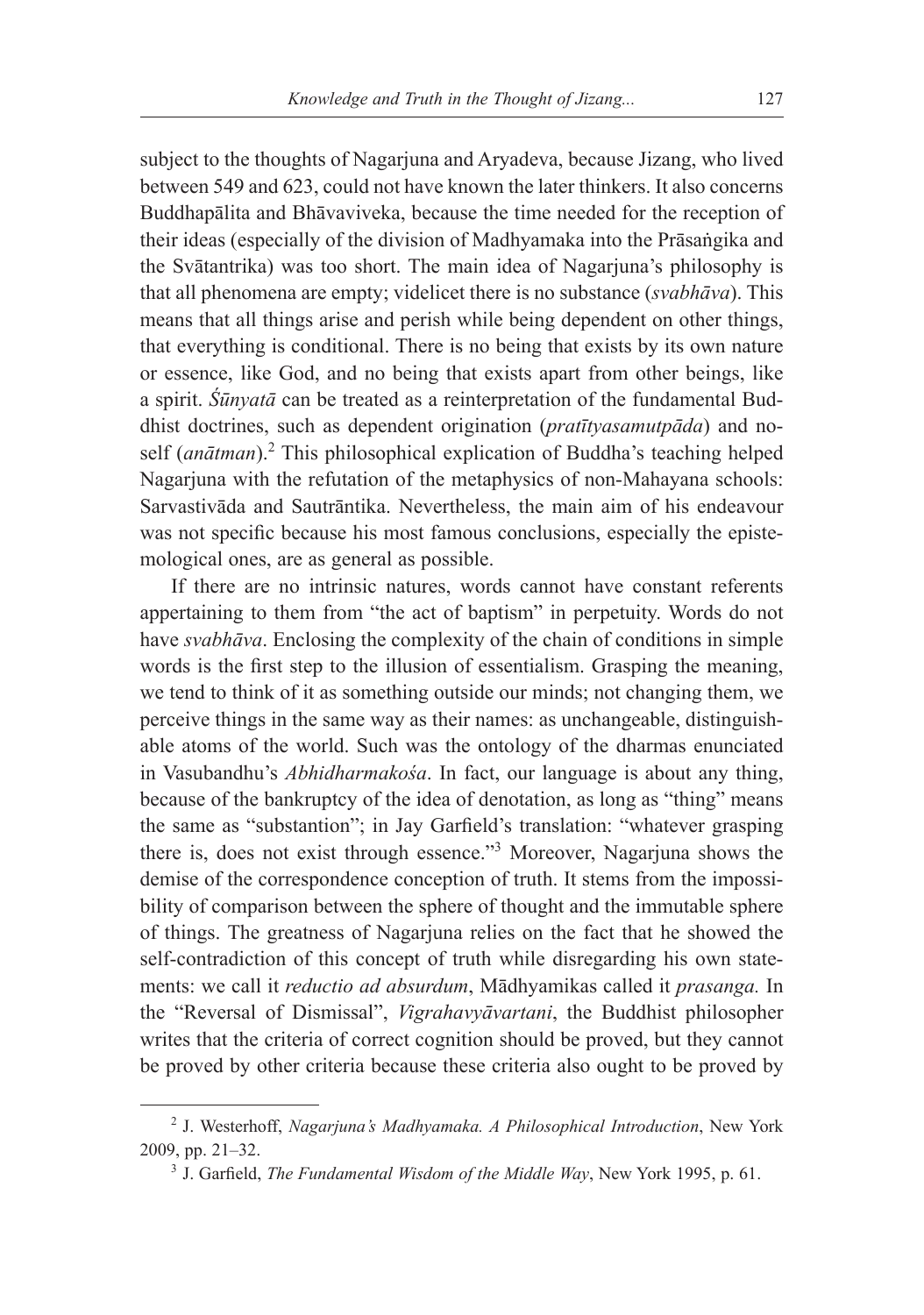other criteria, and so on ad infinitum: this mistake is referred to by him as *anavasthā* (*regressus ad infinitum*). They cannot also be unproved because this is dogmatism. Nagarjuna called it the wrong argument, (*upanyāsa*), inasmuch as criteria established apart from the objects of the correct cognition are the criteria of nothing. Finally, they cannot be proved by themselves because this is a vicious circle (*svatah siddhi*).<sup>4</sup> This commentary is key in the perspective of the thought of Jizang. The question is: is Madhyamaka itself free from this reflection? Is *śūnyatāvāda* true?

Of course, it cannot be true in the abandoned sense. If we still think of truth as a correspondence between things and thought, the answer is: Madhyamaka is neither true, nor false, neither true and false, neither true nor false. The fourfold negation or *catuṣkoṭi* shows us that even the last option shares the premises of the classical concept of truth. The answer is possible thanks to Nagarjuna's theory of two truths: "a truth of mundane conventions (*saṁvṛti- -satya*) and a truth of the ultimate (*paramārtha-satya*)."5 Differently from earlier Buddhists, Nagarjuna does not think of *paramārtha-satya* as a hidden essence of the universe, but rather regards it as an emptiness. An acquaintance with conventional truth leads to the knowledge of the ultimate truth, which is necessary to achieve *nirvāṇa.* Because of this relation, Nagarjuna could say that truth about emptiness is empty itself and there is no self-contradiction. Self-reference, which has blown apart so many philosophical systems, is not the problem of the Middle Way.

Āryadeva held that point of view. Later controversy between the Prāsaṅgika and the Svātantrika involved the problem of the nature of *saṁvṛti-satya*. The Svātantrika Madhyamaka claims that things are causally efficient because of their conventionally intrinsic reality. The Prāsaṅgika Madhyamaka, namely Candrakīrti, argues that things are causally effective just because they are empty and their *nihsvabhāva* is the conventional truth. The disputation is eventually about whether the ultimate truth denies or clarifies the conventional truth, which is overdrawn.

<sup>4</sup> Nagarjuna, *Vigrahavyāvartani* 31–33.40–51. Source: J. Westerhoff, *The Dispeller of Disputes. Nagarjuna's Vigraha-vyāvartani*, New York 2010, pp. 30–35.

 $<sup>5</sup>$  J. Garfield, op. cit., p. 68.</sup>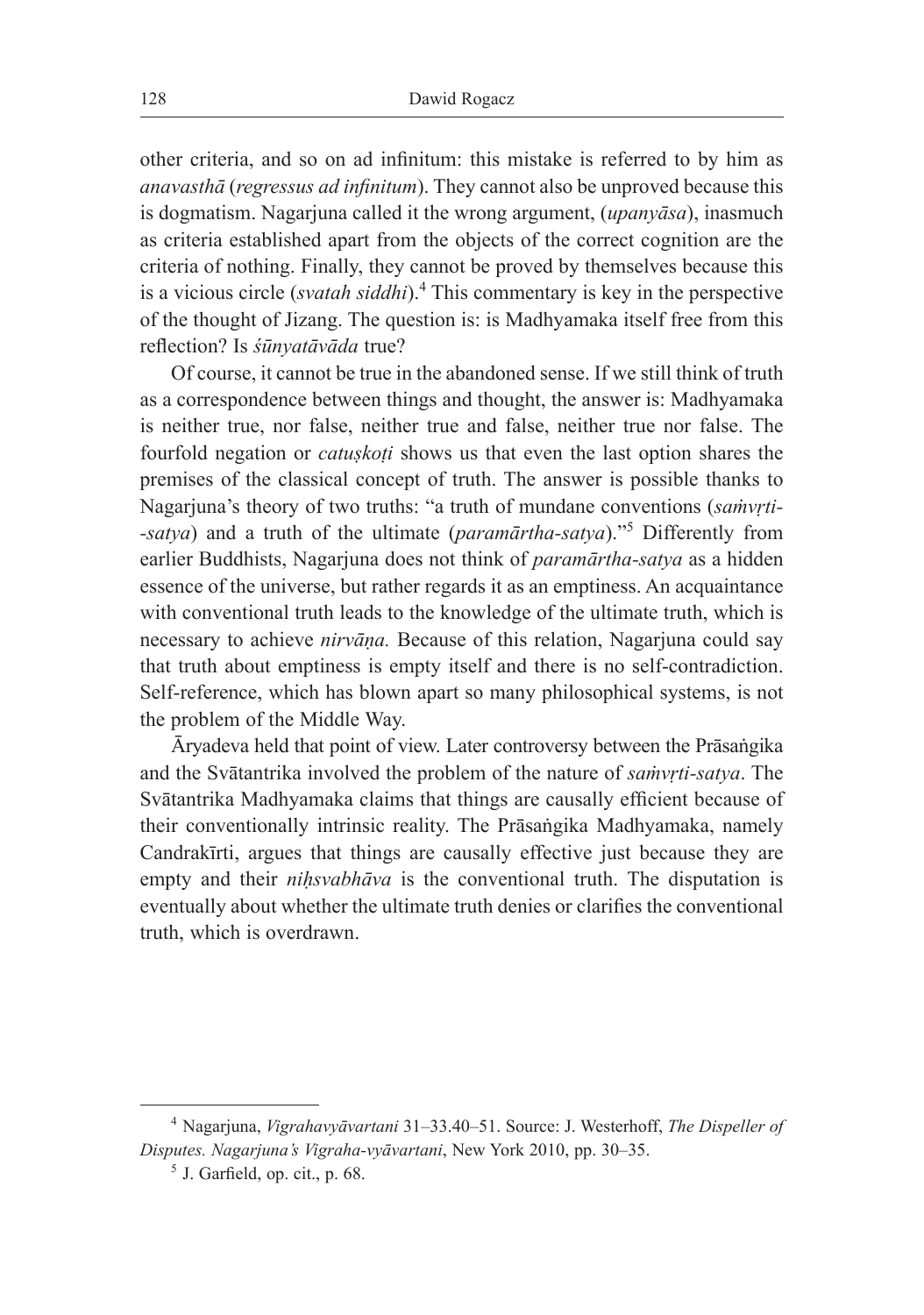## THE THREE TREATISES SCHOOL: CHINESE MADHYAMAKA

The Madhyamaka school was introduced to China as one of the first schools of Buddhist philosophy, at a time when Buddhism was being rapidly sinicised: in 374 Dao An (*Dào Ān*, 道安), who lived between 312 and 385 AD, compiled the very first Chinese version of the Tripitaka canon. His translations largely influenced Kumarajiva; he himself accepted the main points of the Madhyamaka view, saying that original emptiness is the true nature of all phenomena, the Absolute, which is the basis for the mundane truth."6 Dao An wanted Chinese Buddhists to know not only philosophical treatises, but also practical rules concerning the everyday life of monks (namely Vinaya). This dream was embodied by the famous pilgrimage of Faxian ( $F\check{a}$  Xiǎn,  $\sharp \sharp \sharp$ ). He had been travelling throughout Asia for about fourteen years, covering around 15,000 km; when he came back to Chang'an he was seventy six years old. Faxian believed that Maitreya was watching over the spread of the Buddhist faith throughout China.<sup>7</sup>

Faxian wrote his "Record of Buddhist Kingdoms" because of recommendations made by Kumarajiva. Undoubtedly, the latter was inspired by the great monk.8 Kumarajiva (scr. *Kumarajiva*, chin. *Jiūmóluóshí*, 鸠摩罗什), who lived between 344 and 413, is just as concerned as the first patriarch of the Three Treatises School. Born in Kucha (in what is now the province of Xinjiang), from an early age he showed unusual abilities: it is rumoured that he learned by heart about a thousand lines of Buddhist scriptures per day.<sup>9</sup> At the age of nine, Kumarajiva and his mother came to Kashmir, when he became the disciple of an Indian monk, Bandhudatta. After arriving in Kashgar, he started to study the scriptures of the Sarvastivāda school, but he converted to Mahayana; then he came back to Kucha. When the late Jin dynasty (chin. *Jìn Cháo*, 晋朝) conquered his home town, he learned to speak Chinese; in 401 he moved to the contemporary capital city, Chang'an, when at king Yaoxing's bidding, he devoted himself to his life's work – the translation of the Buddhist canon. It is estimated that Kumarajiva translated up to 300 Buddhist texts, 51 of which were lost, while 61 have survived to our times in pristine condition. Needless to say, Kumarajiva

<sup>6</sup> H. Dumoulin, *Zen Buddhism: A History. India and China*, New York 1988, p. 67.

<sup>7</sup> Fa-hien, *A Record of Buddhist Kingdoms*, trans. J. Legge, Oxford 1886, pp. 18–28.

<sup>8</sup> J. Edkins, *Chinese Buddhism*, London 1880, p. 91.

<sup>9</sup> Chou Hsiang-Kuang, *History of Chinese Buddhism*, Indo-Chinese Literature Publications, Delhi 1956, p. 57.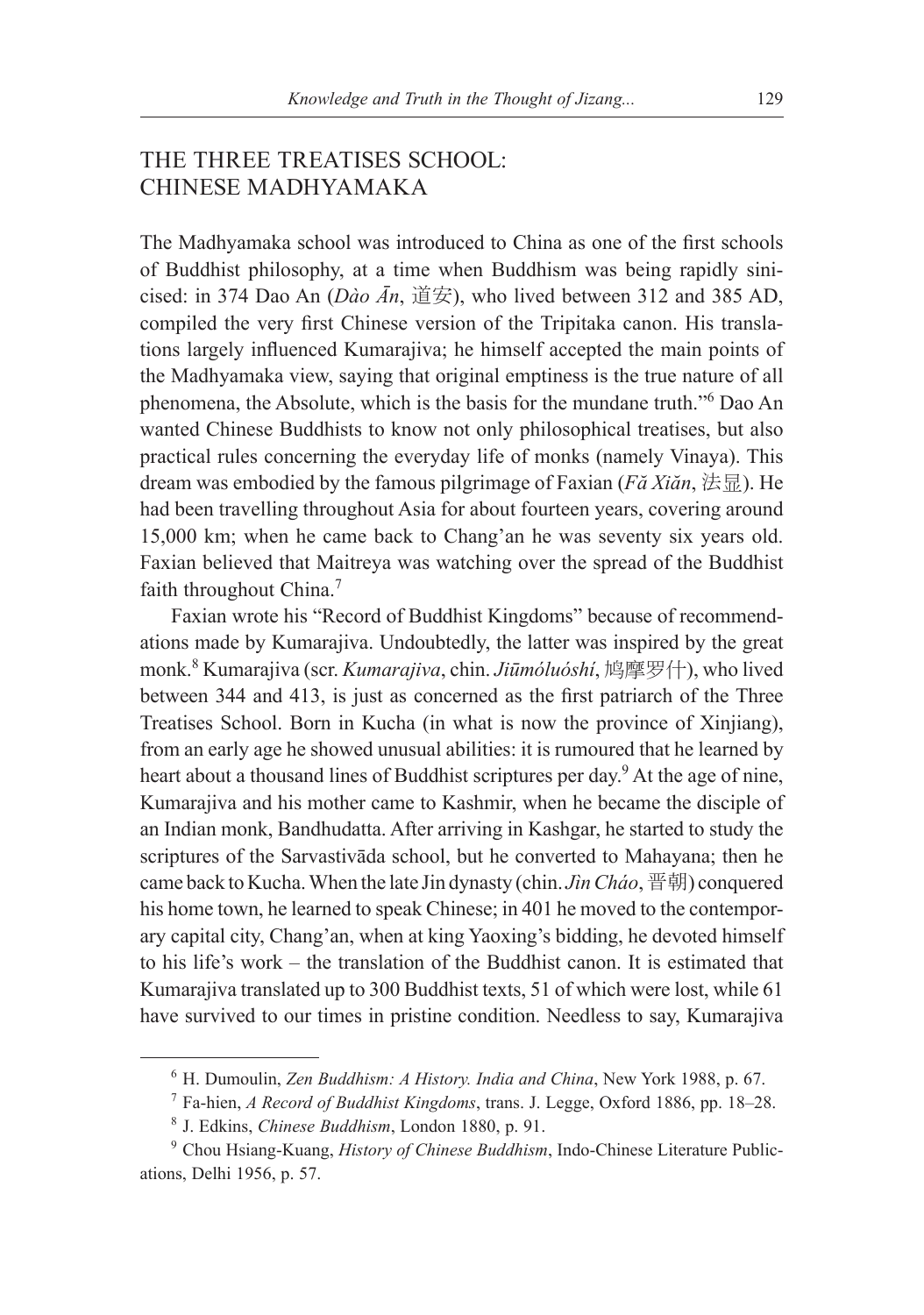did not translate on his own: when translating *Mahāprajñāpāramitāsūtra* he was assisted by about five hundred monks. In turn, when translating one of the most important sacred texts of Mahayana Buddhism – the Lotus Sutra – he was supported by over two thousand monks.<sup>10</sup> For the purpose of this paper the most important point is that Kumarajiva translated the three treatises from which Chinese Madhyamaka took its name: *Mūlamādhyamakakārikā* – *Zhōnglùn* (中論), Nāgārjuna's *Dvādaśanikāyaśāstra* – *Shíèrménlùn* (十二門 論) and Āryadeva's *Śatakaśāstra – Băilùn* (百論). Usually *Māhaprajñā-paramitopadeśa – Dàzhìdùlùn* (大智度論) is added as the fourth text*.* Kumarajiva, unlike Xuanzang (*Xuánzàng*, 玄奘), who preferred to translate Indian texts literally, tried to convey the essence of the Buddhist writings using vernacular notions. Nevertheless, this did not mean a defection from the original ideas. For instance, Kumarajiva did not choose Chinese *wú* (無) for *śūnya*, because this word had its very own special meaning in Neo-Daoist metaphysics (chin. *Xuànxué*, 玄学); he used *kōng* (空) instead. The translation of the main Mahayana concepts looks as follows:<sup>11</sup>

| <b>Sanskrit</b> | <b>Chinese</b>      |
|-----------------|---------------------|
| Śūnya           | kōng, 空             |
| Prajñā          | bōrě, 般若            |
| mahāparinirvāna | dà bān nièpán, 大般涅槃 |
| dharmamudrā     | fǎyìn, 法印           |
| bhūtatathātā    | zhēnrú, 真如          |
| sadhetu         | liù yīn, 六因         |
| samsāra         | lúnhuí, 輪迴          |
| bodhisattva     | púsà, 菩薩            |

We can also reconstruct Kumarajiva's own philosophy from the letters between himself and Huiyuan (*Huìyuǎn*, 慧遠, 344–416), named the First Patriarch of the Pure Land School of Buddhism, which were rushed into "The Essentials of Mahayana", *Dàchéng dàyīzháng* (大乘大義章)*.* Huiyuan

 $10$  Ibidem, p. 60.

<sup>11</sup> Source: S. Beal, *The Buddhist Tripitaka As It Is Known in China and Japan*. *A Catalogue and Compendions Report*, Devonport 1876.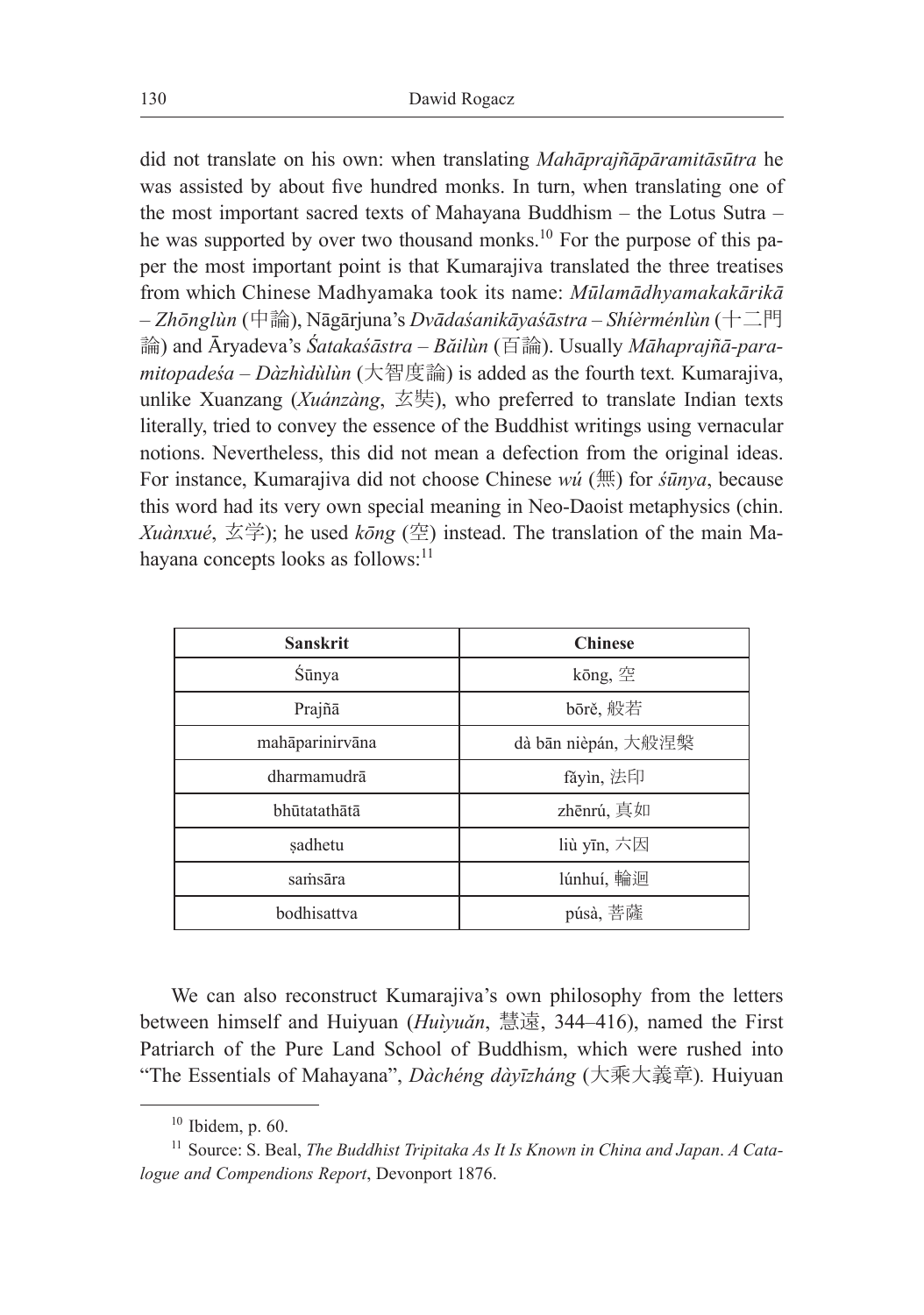asks Kumarajiva to explain dharmadhatu. The Kuchanian monk answers that dharmas do not have their own nature or rather: their nature is lack of nature, emptiness. They all arise and decease in dependence on each other. Kumarajiva also claims that the dharma of arising has no real being (*sadbhūta*) and all dharmas are non-arising, non-ceasing and have the nature of nirvāna. He argues that a different point of view leads to a contradiction: to regress to infinity in tracking the ultimate basis of reality or to ask absurd questions about what was before the beginning. Indeed, he rejects most ontological categories, including such pairs of concepts as being/non-being, cause/effect, past/future, which seem to be inadequate tools to describe the emptiness.<sup>12</sup>

The most significant disciple of Kumarajiva, Sengrui (*Sēngruì*, 僧睿) lived between 352 and 436 and became the succeeding patriarch of the Three Treaties School. Sengrui's distinctive feature was the exceptional piety that he held towards Amitabha Buddha – at the end of his life he officially joined the community of Huiyuan. Sengrui lamented that the Buddhist tradition of meditation, dhyana (which would later be known by its Chinese name *chan* and Japanese *zen*), had been neglected. Sengrui expounded his views in his prefaces to translated works, and above all, in the preface to "Zhonglun". As he noted, the doctrine of emptiness, rejecting all dualities, was primarily created as a remedy for pervasive suffering. Similarly, the notion of the unity of samsara and nirvana is opposed to the rationalist soteriology of Hinayana and the Neo-Taoist speculation.<sup>13</sup>

Nevertheless, the greatest and, according to the tradition, also the first disciple of Kumarajiva was Sengzhao (*Sēngzhào*, 僧肇), who lived between 384 and 414. He is the link in the chain between Jiūmóluóshí and Jizang. Originally fascinated by Neo-Taoism, he converted to Buddhism after he had read the Vimalakirti Sutra. Despite his young age and Taoist past, he rapidly mastered Buddhist philosophy, to such an extent that at the age of twenty seven he assisted Kumarajiva during one of his journeys; then he became his private secretary during the translation of the Madhyamaka texts. His main work entitled "Treatise concerning the Cause" (chin. *Zhàolùn*, 肇論) consists of four parts:

- the first part "Things do not change" (*Wùbùqiānlùn*, 物不遷論),
- the second part "The Emptiness of the Non-Absolute" (*Bùzhēnkōnglùn*, 不真空論),
- the third part "Prajñā is not knowledge" (*Bōrěwúzhīlùn*, 般若無知論),

<sup>12</sup> R. Robinson, *Early Madhyamaka in India and China*, Madison 1967, pp. 92–97.

<sup>13</sup> Ibidem, p. 119.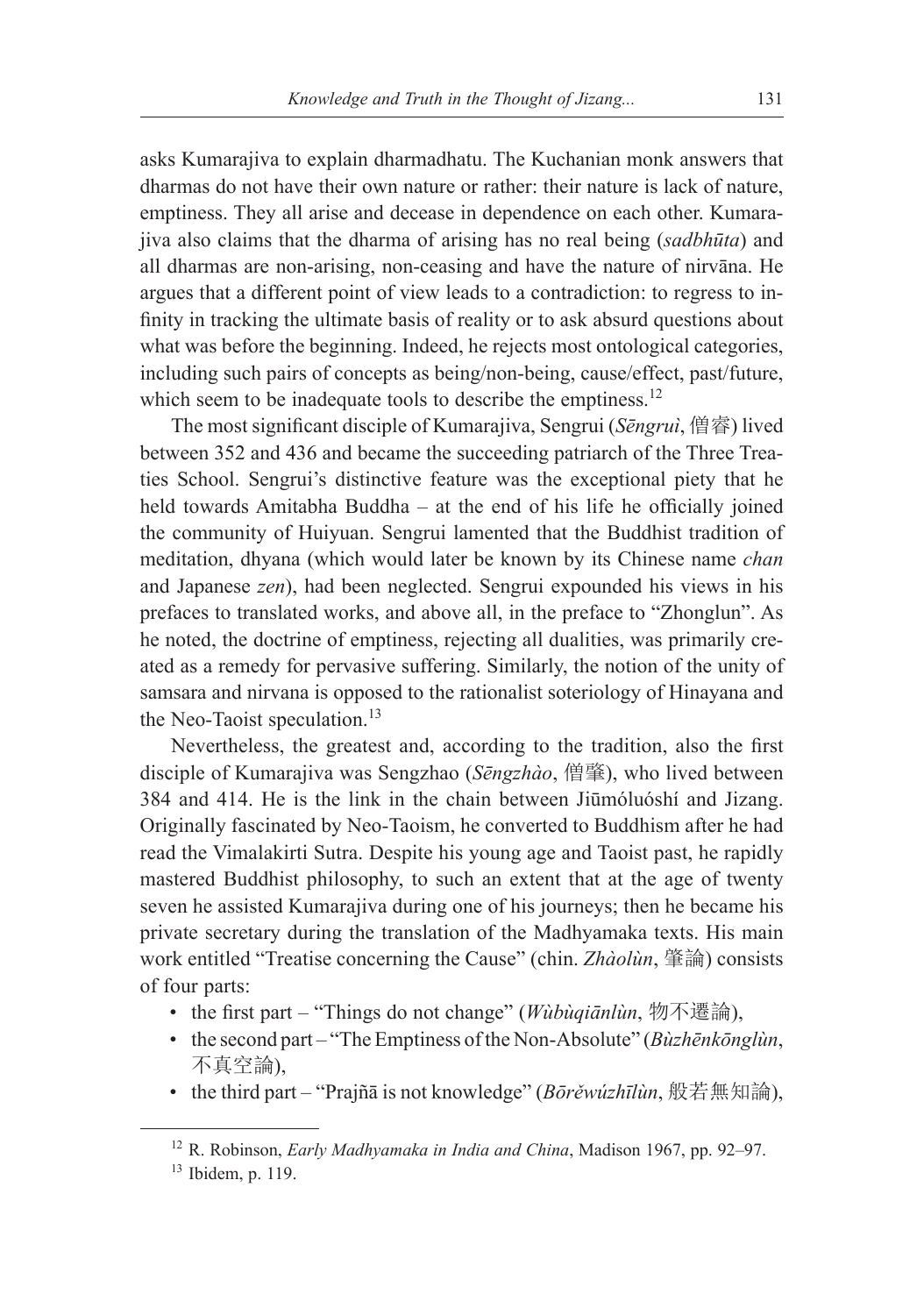• the fourth part – "Nirvana has no name" (*Nièpánwúmínglùn*, 涅槃無 名論).

The third part is the most interesting: it is devoted to an attempt to explicate prajña: the divine knowledge of every buddha, transcending temporal and spatial borders, independent and absolute. Prajña, understood in such a way, would interfere with the doctrine of emptiness (the co-dependence of everything). Sengzhao states that there is no contradiction there, because prajña is not the same as know-ledge. Emptiness excludes the existence of objects (resp. objective substances), but objects are always the objects of knowledge, not of prajña.14 In his treatise Sengzhao alleges some further arguments for his thesis:

1. Something that is known is related to something that is not known: temporarily or fundamentally. But in wisdom there is no ignorance, so it is not knowledge.

2. Wisdom is nameless and formless (empty of *namarupa*), therefore it cannot be said that it exists or not, just like knowledge. So wisdom is not knowledge.

3. A Holy Mind intuits everything, but it is not knowledge, because it cannot make a mistake and without not knowing there is no knowing. And so on.

4. In the intuition, the knowing and the known coexist, but knowledge is defined as generated by the object. And so on.<sup>15</sup>

The conclusion is simple and quite startling: names do not have designations; prajña cannot be expressed by language. In this sense prajña is identical with epistemological emptiness, as the topic of Nagajuna's *Vigrahavyāvartani*. What is more interesting, Sengzhao expressed his conclusion concerning the nature of wisdom in the language of Neo-Taoist metaphysics, which (as we can see) was not finally left by him. He wrote that in wisdom there is no difference between substance and function (noumenon and phaenomenon), namely: between the Way in which the world exists independently from the subject and the Way of how the world manifests to the subject. Notwithstanding, the content of his thought is undoubtedly Buddhist: in "The Emptiness of the Non-Absolute", Sengzhao argues that emptiness cannot be treated as non-existence and identified with the original non-being (*běnwú*, 本無).

Sengzhao gives us some very general statements (or maybe rather counter- -statements) about cognition and knowledge; he also emphasises the soteriological

<sup>14</sup> Chan Wing-tsit, *A Source Book in Chinese Philosophy*. New York 1963, pp. 343–344.

<sup>15</sup> R. Robinson, op. cit., pp. 123–126.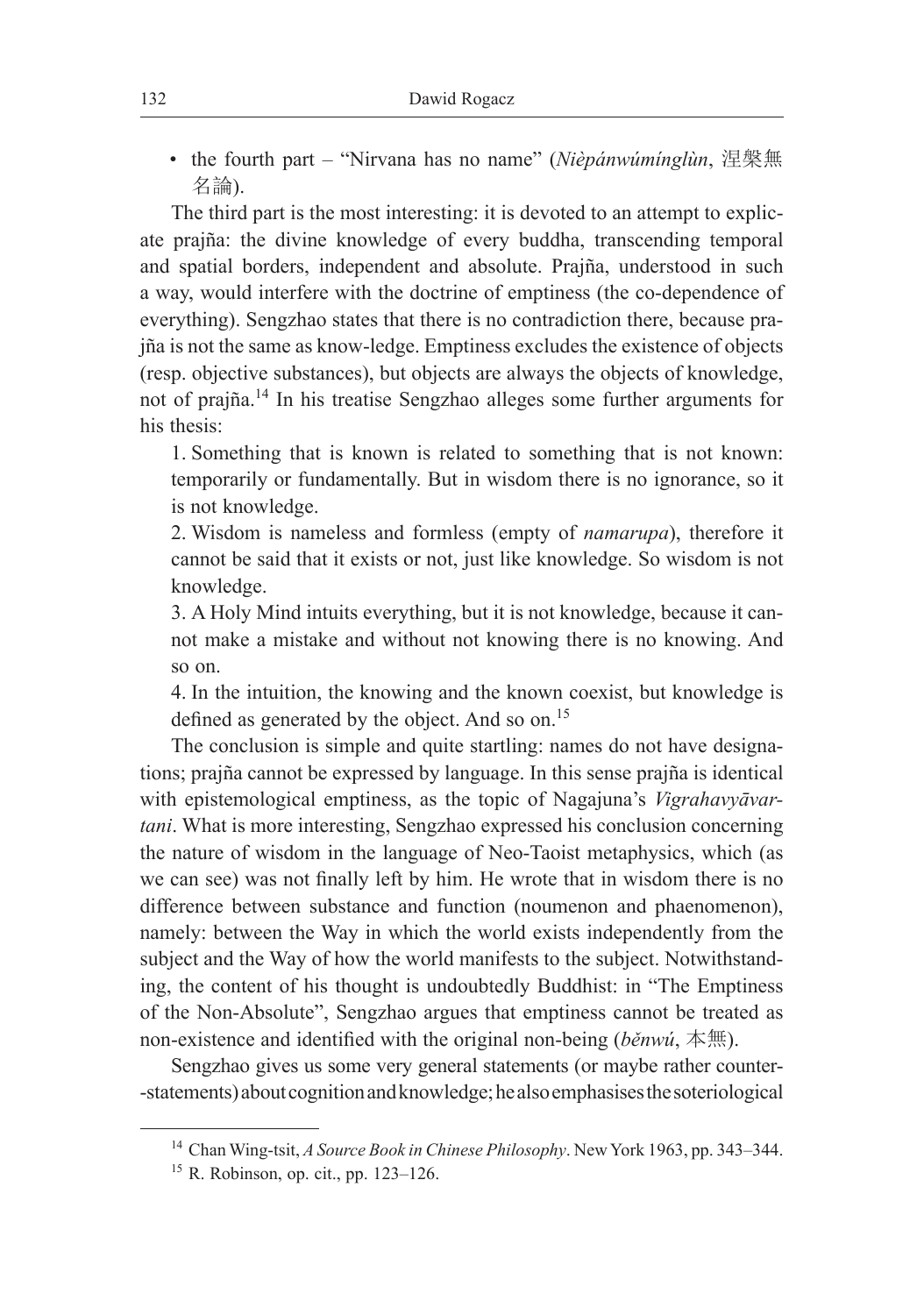dimension of Madhyamaka's epistemology. All of the above thinkers, from Nagarjuna to Sengzhao, were necessary to mention to understand the thought of Jizang correctly. His philosophy transcends any particular period of time and the problems he had to cope with take on a mature and subtle form.

### JIZANG'S THEORY OF KNOWLEDGE AND TRUTH

Jízàng (549–623 A.D.), born in Jinling (金陵), according to the "Further vitae of the famous monks" (续高僧傳, *Xù gāosēng zhuàn*), became a monk at the age of seven. After the succession of the Tang Dynasty in 617 he became the head abbot of four new Buddhist temples in metropolitan Chang'an. He was a very prolific writer: it is estimated that he wrote about fifty books, mainly commentaries, which is quite peculiar for such a sceptical thinker. The most important are: "Meaning of the Two Levels of Truth" (*Èrdí yì*, 二諦意), "Treatise on the Mystery of the Mahayana" (*Dàchéng xuánlùn*, 大乘玄論), "Essay on the Two Levels of Truth" (*Èrdí zhāng*, 二諦章), "Profound Meaning of the Three Treatises" (*Sānlùn xuányì*, 三論玄義) and the commentaries on three treatises: *Zhōnglùn*, *Băilùn* and *Shíèrménlùn.*<sup>16</sup>

Jízàng's contribution to the development of Mādhyamaka embraces both ontology and epistemology. In the first point of *Sānlùn xuányì* he criticises existing Buddhist concepts of causality, technically using *catuskoti.*<sup>17</sup> It is not possible that there are effects without causes, i.e. that the spontaneity of phenomena does not need a Creator (as Taoists preach), or that there are only causes (as materialists teach), because the cause exists only in relation to the effect and vice versa. Neither is the cause the same as a result, either, whereas the abandonment of both the causes and effect is equal to the rejection of the law of karma. The Nagarjunian tetralemma, applied to the critique of the recent doctrines of causality looks as follows: neither causes, nor effects, neither causes and effects, nor neither causes nor effects:

$$
\neg \exists x [C(x)] \& \neg \exists x [E(x)] \& \neg \exists x [C(x) \& E(x)] \& \neg \exists x [\neg C(x) \& \neg E(x)]
$$

<sup>16</sup> A. Fox, *Jizang*, [in:] *Great Thinkers of the Eastern World*, ed. I. McGreal, New York 1992, pp. 105–106.

<sup>17</sup> Jizang, *Profound Meaning of the Three Treatises*, pt. 1, [in:] Chan Wing-tsit, op. cit., pp. 361–367. Also in *Taishō Shinshū Daizōkyō*: TSD 45: 1–7.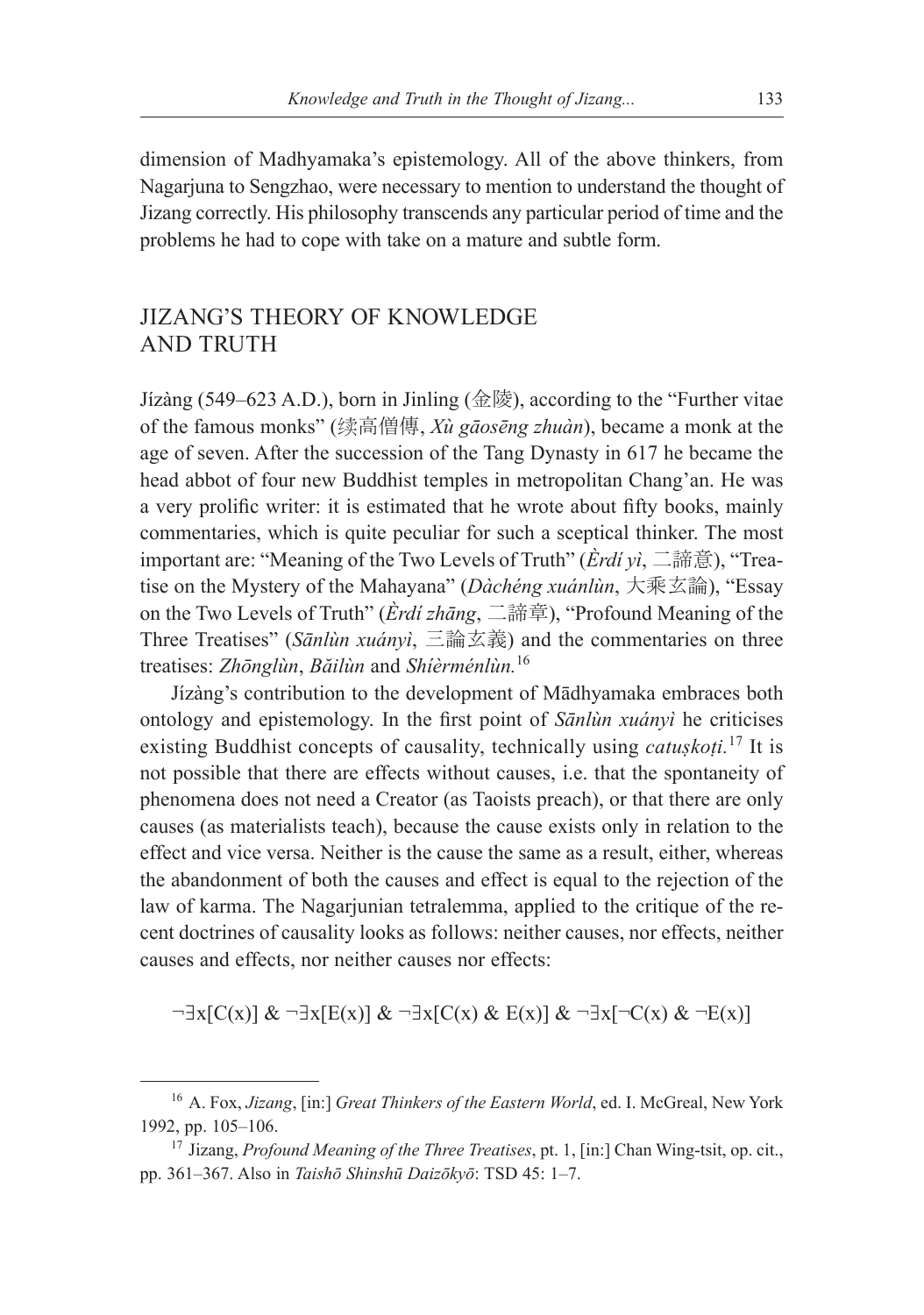Jízàng also criticised the concept of the four causes in abhidharma: if they are produced by something else, they are not the ultimate cause. If they (C) have their own causes  $(C')$ , these causes  $(C')$  also have another causes  $(C'')$ , and so on ad infinitum. If we settle into some cause, it means that this cause has a self-existence; therefore, it does not need anything except itself to be itself. Yet, if it does not need an effect to be itself – namely, the cause – then this is no longer a cause. In the next part of the text the adversary created by the author attacks Madhyamaka itself: the Middle Way assumes nonexistence, for instance preaching the nonexistence of being and non-being (this method resembles Plato's *Parmenides*). Jizang replies that this non-being is adopted pragmatically and temporarily as a remedy for a contrary statement; when the disease recedes, the cure will be postponed. To sum up, co-dependent arising can be understood neither in the category of (self-)existence nor non-existence. "The true nature of all dharmas is not directly expressible in language and realizable in thought", writes Chinese.18

This pragmatical approach leads us to the central concept of "refutation of erroneous views as the illumination of right views", *bóxiè xiànzhēn* (驳谢现 真), which was enunciated in the "Profound Meaning of the Three Treatises". As we remember, Prāsaṅgikas claimed that Mādhyamaka is only a negative method of refuting views, but Svātantrikas believed that it has also its own, undoubtable view. Although Jízàng cannot have been a witness of this dispute, he subverted the salience of this argument: the refutation of erroneous views is always the illumination of right views, and *vice versa*. All beliefs are empty because they depend on their rejections. Two opposite beliefs (statements) share the same premises and the horizon of possible continuations. Tetralemma is the transcendence of these artificial oppositions, such as nothingness/absolute, false/truth, samsara/nirvana, and so on.

Nevertheless, Madhyamaka is also empty; we already know this from *Zhōnglùn* (XIII, 8): "if someone thinks of emptiness as an existing thing, he cannot be saved even by all Buddhas". Jízàng writes about malignant attachment to the doctrine of emptiness in quite poetic words: "it is like water able to extinguish the fire, if the water itself could ignite, what would be used to extinguish it? Nihilism and eternalism are like fire and emptiness can extinguish them. But if someone insists on adherence to emptiness, there is no cure which could help him."<sup>19</sup> In this perspective, the doctrine of emptiness seems

<sup>18</sup> Ibidem, p. 368.

<sup>19</sup> Idem, *Meaning of the Two Levels of Truth*, pt. 1, [in:] Hsueh-li Cheng, *Empty Logic*, Delhi 1991, p. 49.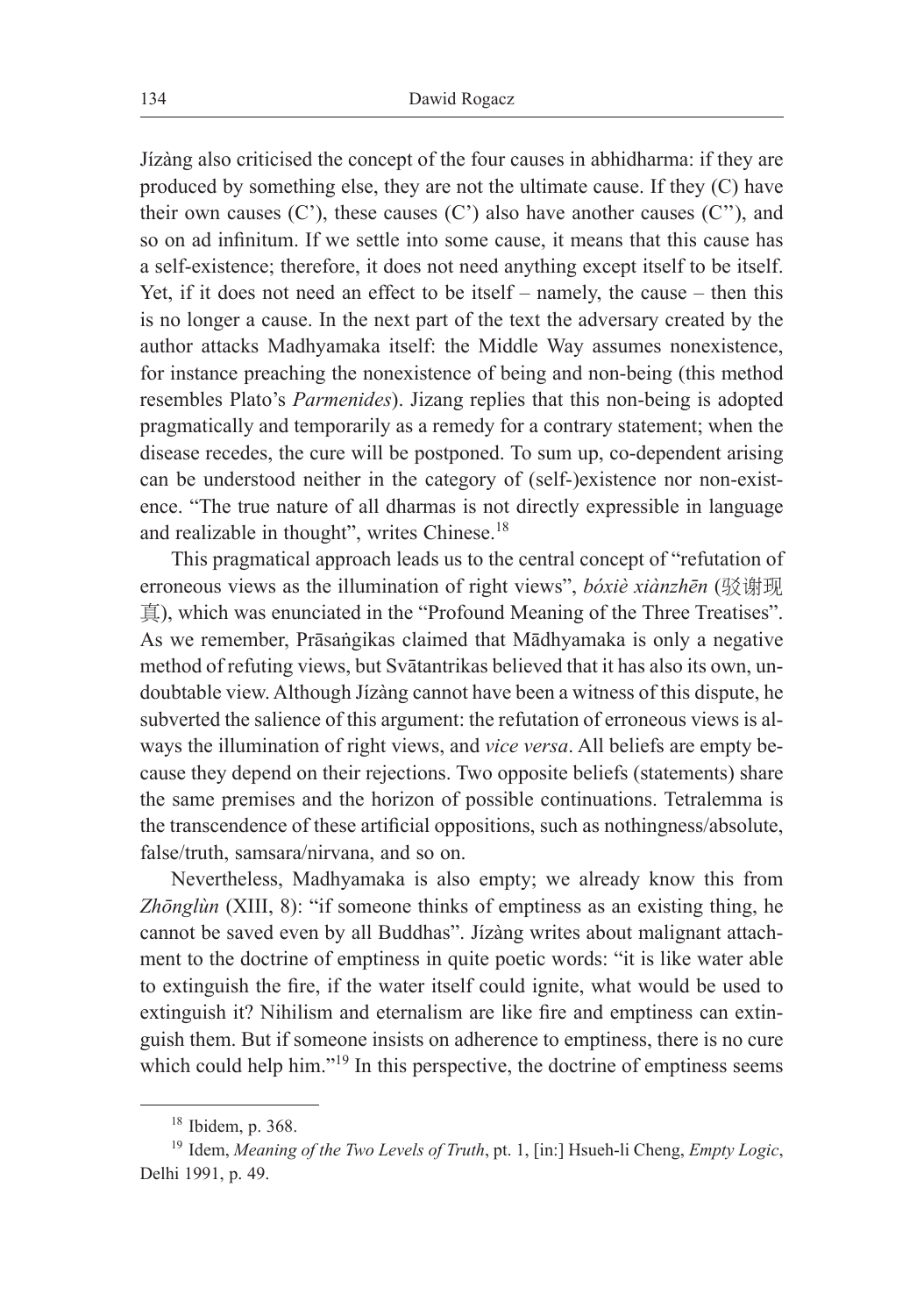to be the reinterpretation of the doctrine of expedient (skr. *upāya*, chin. *fāngbiàn*, 方便) means. *Śūnyatā* means that we are not attached to any extreme view, because it will not help us with our liberation. Jízàng quotes the "Fame for Purity": "The Buddha is unattached to the mundane world and is like the lotus flower. He is always skilful in entering into the paths of emptiness and silence."20 Although the method of Jízàng is called *bóxiè xiànzhēn*, we cannot treat *xiè* and *zhēn* as falseness and truth in a critical sense; Jizang knew it – he asked himself: "if there is no statement and counterstatement, there is no *zhēn*  and *xiè*; so why it is written here about the refutation of *xiè* and the illumination of *zhēn*?"<sup>21</sup> *Zhēn* and *xiè* should rather be translated as "appropriate", "advisable" and "inappropriate", "inadvisable". Jízàng is not nihilist (despite the fact that he is to some extent a sceptic), because he does not forbid us to have our own beliefs. They probably have personal, emotional, maybe also pedagogical, value, but we cannot be excessively tied to them: we cannot on the basis of our beliefs judge other beliefs as incorrect. "If the illness of attachment to the being went down, the cure of emptiness is abandoned and finally it is known that sacred way has nothing to do with being and non-being. Originally there was nothing to affirm and there is now nothing to negate.<sup>"22</sup>

Jizang shows also his pragmatic approach to the crucial doctrine of two truths: "the two truths are just means of instruction and are not concerned with objects and principles."23 If two truths were opposite principles, Madhyamaka would fall into substantialism. Adversaries of Madhyamaka would also say that the dualism of two truths is not in fact different from other dualisms, which were eradicated by the Middle Way. According to Cuma Ozkan, "the essence of the Buddha's teachings is the rejection of dualistic thinking, the ontological understanding of two truths poses a serious threat to emptiness. In addition, Jizang points out the soteriological function of two truths because it helps people understand the Buddha's message."24 Jizang claims that to prevent misunderstandings we should distinguish four levels of two truths $^{25}$ :

<sup>20</sup> Idem, *Profound Meaning of the Three Treatises*, op. cit., p. 368.

<sup>21</sup> Idem, *Meaning of the Two Levels of Truth*, op. cit., p. 50. 22 Ibidem*.*

<sup>23</sup> Idem, *Profound Meaning of the Three Treatises*, pt. 2 [in:] Liu Ming-Wood, *Madhyamaka Thought in China*, Leiden 1994, p. 140.

<sup>24</sup> C. Ozkan, *A Comparative Analysis: Buddhist Madhyamaka and Daoist Chongxuan (Twofold Mystery) in the Early Tang (618–720)*, MA thesis at University of Iowa, Iowa 2013, p. 37.

<sup>25</sup> Jizang, *Essay on the Two Levels of Truth*, op. cit., pp. 360–361. TSD 45:90–1.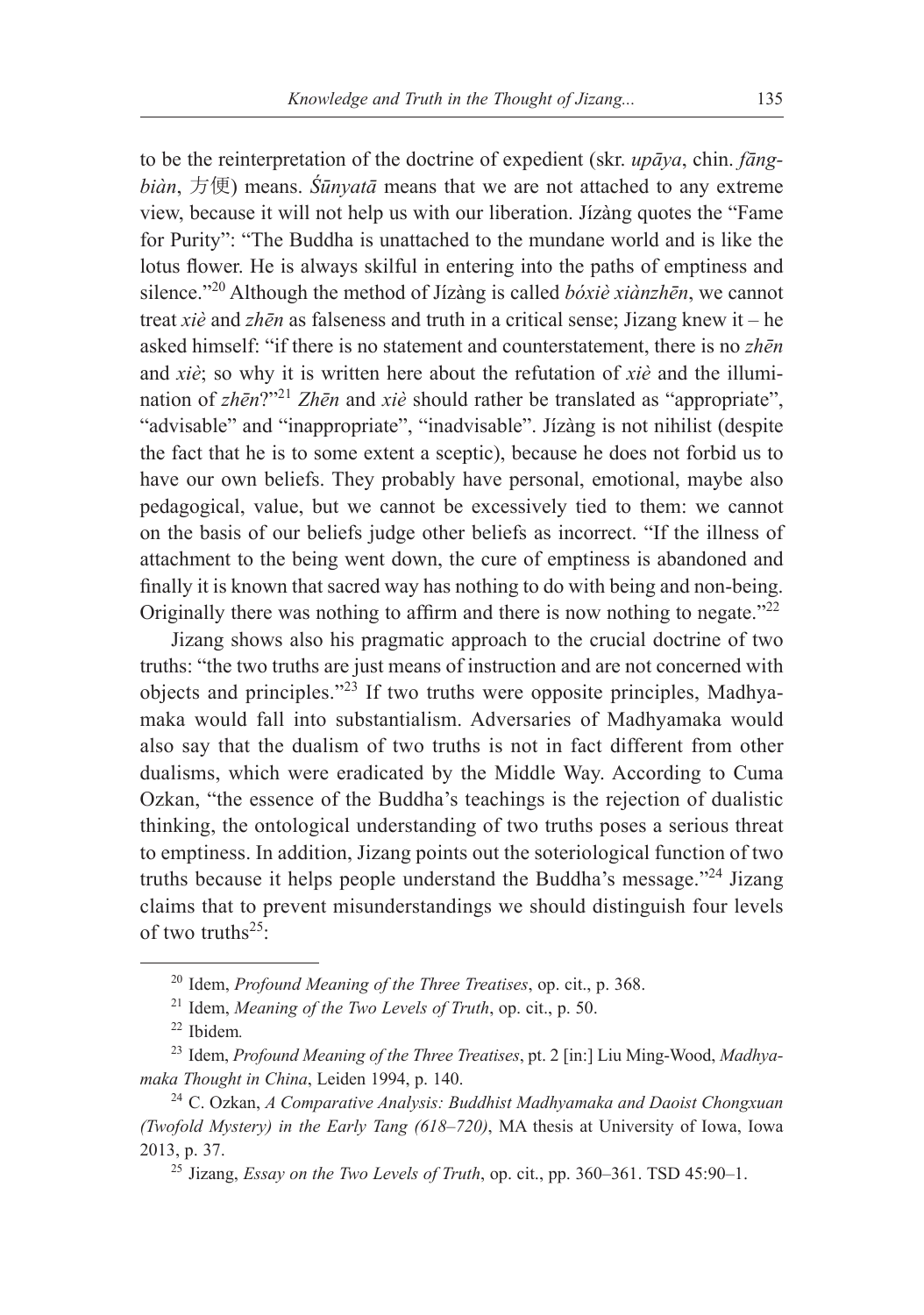1. *The first level*. "Existence" is taken as the mundane truth and "emptiness" as the supreme truth. What is taken by Svatantrikas as Madhyamaka's conclusion, Jizang faces as a starting point. "Ordinary people" claim that dharmas possess being, whereas "saints and sages" know that all dharmas are empty. This level should enable people to renounce worldly truth. 2. *The second level*. "Existence" and "emptiness" are mundane truths and "non-duality" is the supreme. "Non-duality" means "neither emptiness nor existence". Applied to the famous conclusion of the twenty-fifth chapter of the "Fundamental Wisdom of the Middle Way", non-duality sounds like "neither the cycle of life and death nor Nirvana".

3. *The third level*. "Duality" and "non-duality" are mundane truths, "neither duality nor non-duality" is called the supreme truth. According to Jizang, duality is one-sided, while non-duality is central, but both are extremes: they are called worldly truth.

4. *The fourth level*. "Differences" are the mundane truth, "non-difference" and "non-dependence" is the supreme truth and the principle. By "differences" Jízàng understands the tetralemma created from the negation of the third level: "neither duality, nor non-duality, neither duality and nor-duality, nor neither duality nor duality". In fact, the tetralemma itself is abandoned for non-difference and non-dependence on any doctrine.

In my opinion, Jizang's list of levels is not finite, and it could not be finite, because – according to the *bóxiè xiànzhēn* method – every view has its opposition. Jizang writes: "The four kinds of Two Levels of Truth all represent the principle of gradual rejection, like building a framework from the ground."26 The *ì èrdí* concept shows that by justifying the assumptions of our beliefs (in this case non-directly, by showing that the opposite views are false), we fall into the trap of infinite regression. Nāgārjuna and Jízàng raise the issue of the limits of our knowledge, demonstrating that the classic model of truth and rationality is self-contradictory. We could compare it with the so-called Münschausen trilemma, created by the contemporary philosopher, Hans Albert, to prove the self-contradiction of the principle of sufficient reason. Justifying belief, we have to choose between [1] infinite regress (A because B, because C, ad inf.), [2] vicious circle (A because B, B because A, or: D, because B, etc.) and [3] dogmatism, which is refuted from the starting point.<sup>27</sup> As we

<sup>26</sup> Ibidem, p. 90.

<sup>27</sup> In Polish: H. Albert, *Nauka i poszukiwanie prawdy. Krytyczny realizm i jego konsekwencje dla metodologii*, tłum. D. Sadowski, W. Bensari, [in:] *Krytyczny racjonalizm*, red. P. Dehnel, Wrocław 1992, p. 63.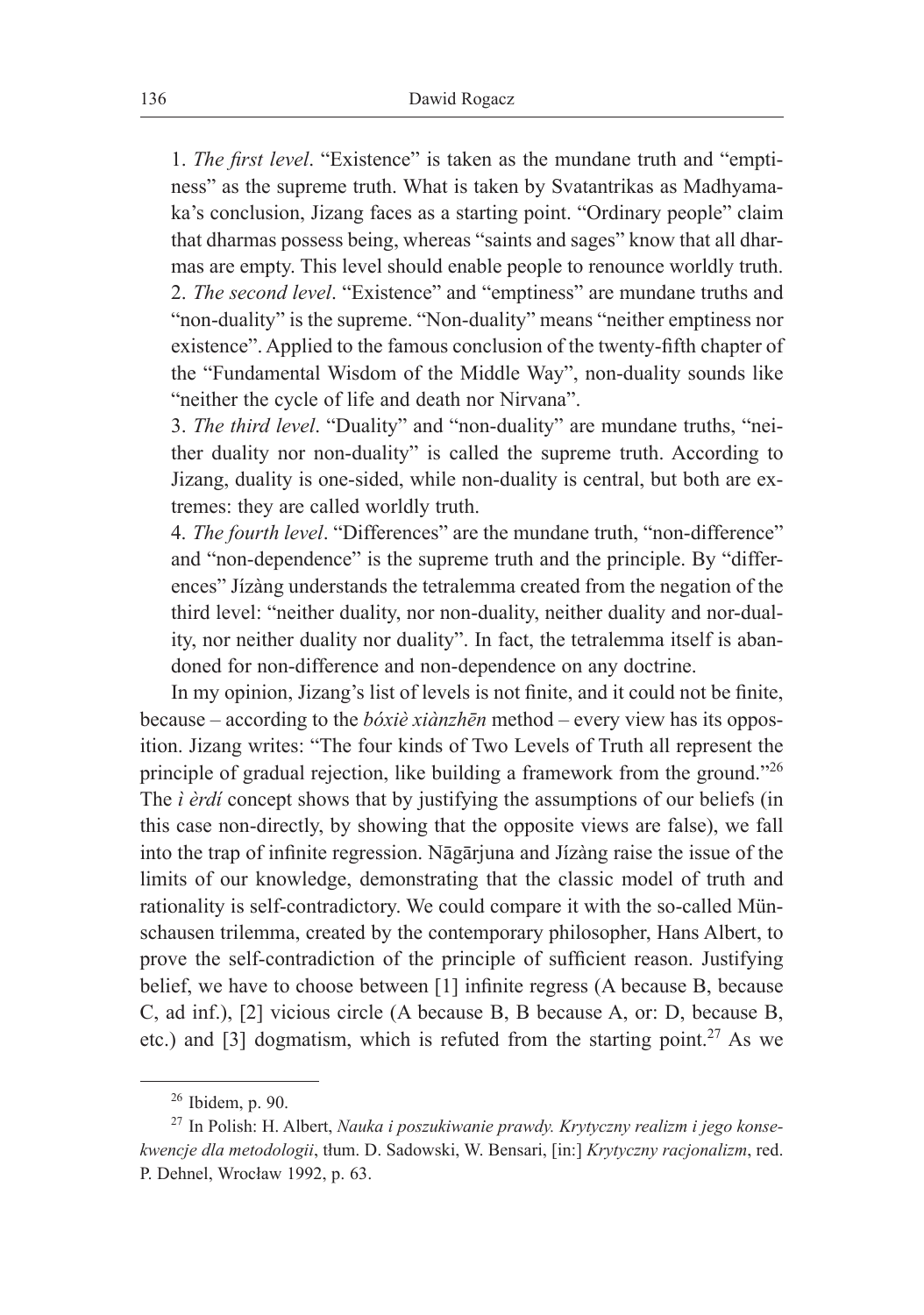have already seen, Nāgārjuna used this trilemma explicitly in *Vigrahavyāvartani*, writing about [1] *anavasthā*, [2] *svatah siddhi* and [3] *upanyāsa*. Jízàng also used this approach in his critique of causality, writing that [1] a chain of causes leads to infinite regress, [2] ultimate causes cannot be established by ultimate causes, [3] causes do not have self-existence. In fact, whole philosophy of Jizang resembles this trillemma: [3] he refuted dogmatism because of his doctrine of emptiness, close to the doctrine of skilful means; [2] he showed a vicious circle in the method of refutation of erroneous views as the illumination of right views (A because not-B, not-B because A); [1] finally, he demonstrated the infinite regress of our assumptions in the *sìzhŏng èrdí*. What is interesting, according to Jízàng, Madhyamaka itself is not free from these limitations: [3] it is also empty, [2] it is right only when nihilism and eternalism are wrong and vice versa, [1] its basic notion of two truths leads to *regressus ad infinitum*. As we can see, the thought of Jizang is very consistent and coherent. At the same time, his scepticism does not have a nihilistic, but rather a pragmatic and soteriological face.

Jizang is at the same time the greatest and the last philosopher of the Sanlun school, brought to Japan by his disciple Ekan (kor. *Hyegwan*) as Sanron, when it eventually died out. According to Chan Wing-tsit, there are three reasons for this state of affairs: firstly, his philosophy was too Indian; secondly, it was too abstractive; thirdly, it was also too sceptical for incipient Chinese Buddhism.28 In my opinion, it is quite an injurious remark, also for the Chinese. Even if Jizang's philosophy is Indian at its core, it very often uses many notions typical for Chinese philosophy. Just like Sengzhao, Jizang relates to the fundamental Neo-Daoist division into substance and function: "Correctness in substance means that it is neither absolute nor worldly, and correctness in function means being both absolute and worldly."<sup>29</sup> Personally, I doubt that Jizang did not have any disciples because he was too abstractive, it is rather because there was nothing left to say in Chinese Madhyamaka after him. We cannot talk for a long time about the limits of our knowledge; therefore the rest was left for practice ("the rest is silence"), as conducted by Chan Buddhism. Apart from the historical significance of his philosophy, which is obvious, I tried to emphasise its intercultural importance and original contribution to the development of epistemology.

<sup>28</sup> Chan Wing-tsit, op. cit., p. 359.

<sup>29</sup> Ibidem, p. 368.